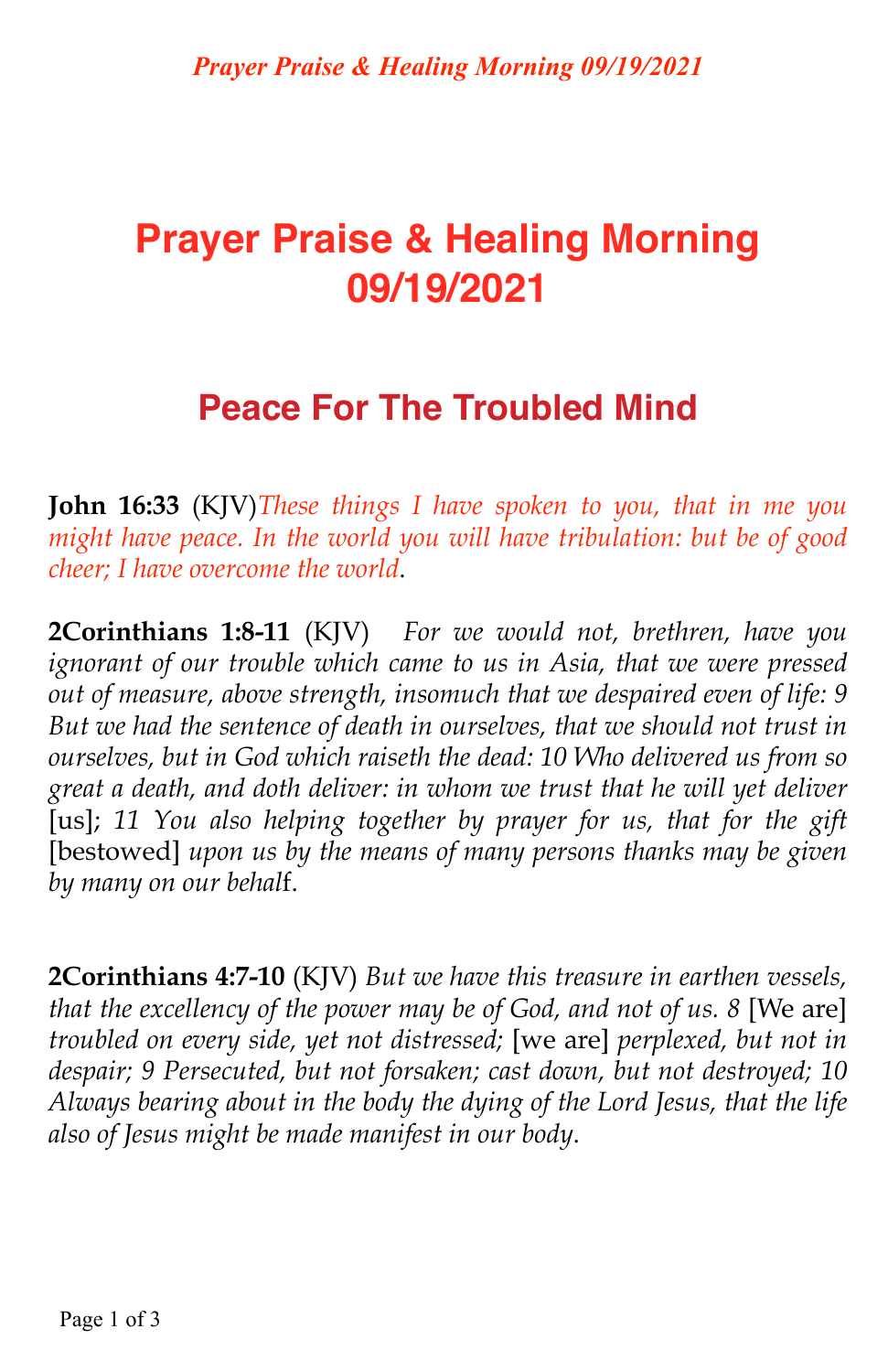#### *Prayer Praise & Healing Morning 09/19/2021*

### **PEACE CONFESSIONS**

- 1. I am a child of God.
- 2. I am saved and confess Jesus Christ as my Lord & Savior.
- 3. God lives on the inside of me.
- 4. I am packing a conquering spirit!
- 5. I am fearfully and wonderfully made.
- 6. In You, Oh Lord do I put my trust let me never be put to confusion.
- 7. Dear God, I cast the whole of my cares on You because You care for me.
- 8. Peace is my portion and right by the Blood of The Lord Jesus Christ, in the name of The Lord Jesus Christ.
- 9. Peace is mine in the name of The Lord Jesus Christ.
- 10. Peace is within my walls in the name of The Lord Jesus Christ.
- 11. Peace is in my house in Jesus Christ name.
- 12. Peace is on everything that I have in the name of The Lord Jesus Christ.
- 13. Oh Lord speak peace to the winds in my life in the name of The Lord Jesus Christ.
- 14. I curse insomnia at its root in the name of The Lord Jesus Christ.
- 15. I curse anxiety at its root in the name of The Lord Jesus Christ.
- 16. I curse the works of the enemy in the night time against me and my family in Jesus Christ name.
- 17. I lay down in **peace**, and sleep: for You, LORD, only You make me dwell in safety.
- 18. Bad news does not move me because my God is the Unchangeable Changer. He cannot fail. He has not failed me. He will not fail me now.
- 19. My days of battles, my days of sorrow, my days of affliction, my days of confusion, hear the word of the Lord, enough is enough, your time is up, expire, in the name of The Lord Jesus Christ.
- 20. Oh Lord of Peace, thank You for delivering me from every battle that was against me.
- 21. My heart is not troubled in the name of The Lord Jesus Christ.